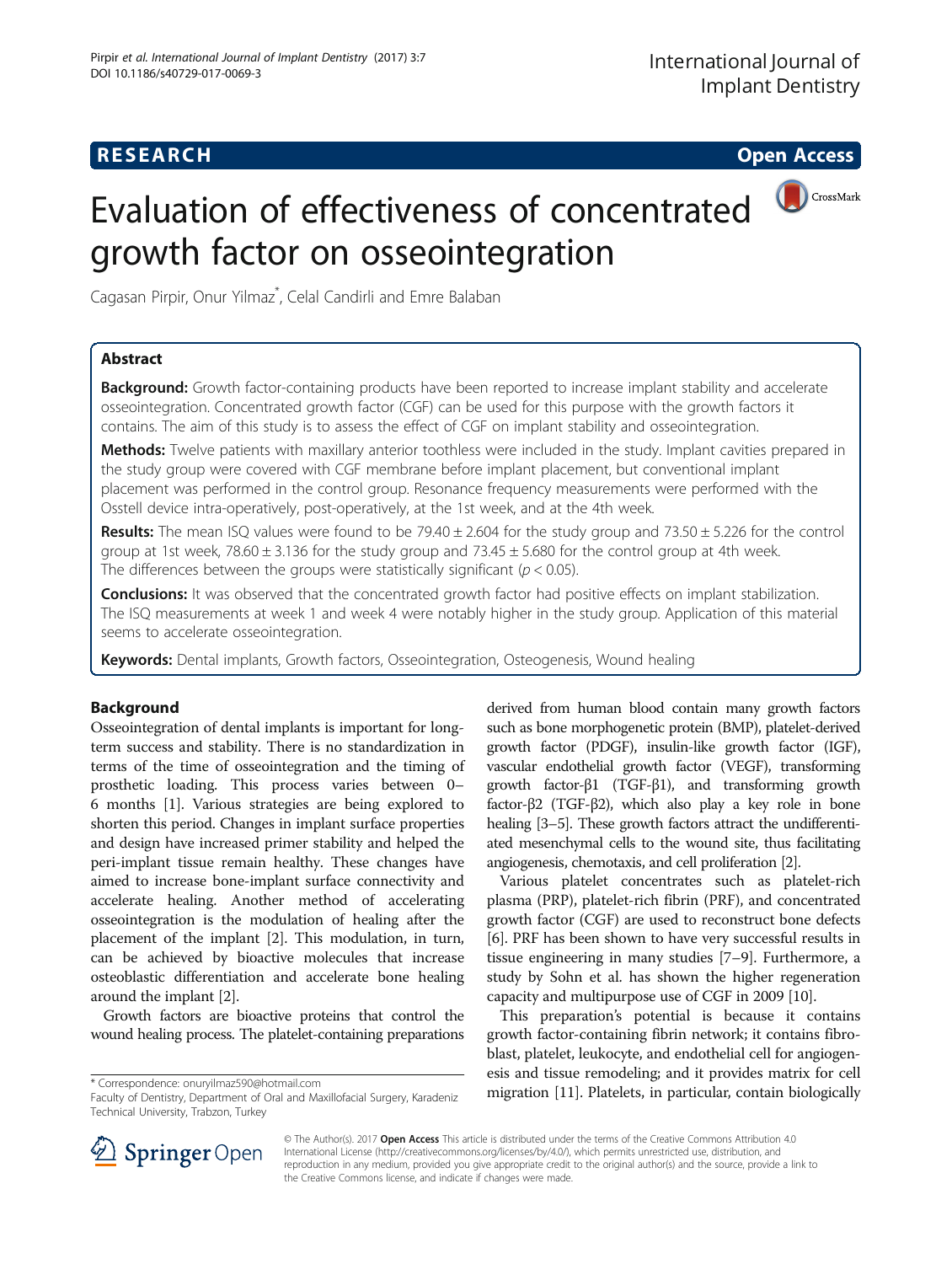active proteins at high concentrations and support healing, growth, and cell morphogenesis [[12](#page-5-0)–[14\]](#page-5-0).

That the implant has sufficient stability after placement is important for providing the necessary bone formation around the implant and for the optimal distribution of functional forces at the implant-bone interface during healing [\[15](#page-5-0)–[17](#page-5-0)].

It can be said that resonance frequency analysis (RFA) is a very important tool for tracking the osseointegration process [[18](#page-5-0), [19\]](#page-5-0). RFA is a technique that allows tracking the changes in stability not only during implant placement but also during healing and later periods [\[20](#page-5-0)].

Growth factor-containing products have been shown to accelerate bone healing and osseointegration [\[2](#page-5-0), [4](#page-5-0)]. In this study, it is aimed to evaluate the effect of CGF on implant stability. Based on the results obtained in the study, it will be possible to reduce the amount of time required for osseointegration.

#### **Methods**

This study was conducted in compliance with the principles of the Declaration of Helsinki, and approval of the ethics committee required for the study was obtained from the Ethics Committee of the Karadeniz Technical University (2015/21). The procedures to be performed were explained in detail and patients signed the consent forms. The study was carried out on individuals who applied to Karadeniz Technical University, Faculty of Dentistry, Department of Oral and Maxillofacial Surgery to get dental implants for upper jaw tooth deficiencies. In terms of standardization, only patients with implants applied to maxillary anterior and premolar region were included in the study. Cylindrical implants were used in each patient. The diameter of the implant was 3.5 or 4.0 mm, and the length was 10 mm. In patients who underwent tooth extraction, implants were placed 6 months after extraction. Patients rehabilitated with a fixed prosthesis, such as a single crown or bridge, were included in the study. Patients included in the study were randomly assigned to two groups: study and control groups.

Exclusion criteria were identified as:

- Presence of systemic diseases preventing implantation
- Having blood disease to prevent centrifugation
- Previous implantation or augmentation of the same region
- The need for additional bone augmentation procedures (such as maxillary sinus augmentation, distraction osteogenesis)
- Allergy to one of the materials to be used during operation
- Pregnancy
- Smoking

The implanted regions were evaluated preoperatively with panoramic radiography and computed tomography (CT) images. In the study group, the socket walls were laid with CGF membrane while the implant surfaces were washed with the thrombocyte-deprived part of the tube. No different procedure was done to the implants and socket in the control group.

#### CGF preparation

A standard, disposable, 10-ml non-anticoagulant tube and a matching centrifuge device (MEDIFUGE, Silfradentsrl, S. Sofia, Italy) were used. Intravenous blood samples from the patients were placed in centrifuge tubes without anticoagulants and accelerated for 30 s, centrifuged at 2700 rpm for 4 min, 2400 rpm for 4 min, 2700 rpm for 4 min, and 3000 rpm for 3 min, and decelerated for 36 s to stop. All of these acceleration and deceleration processes are adjusted automatically due to the centrifugal device's feature. Three layers were observed in the tube: red blood cell layer at the bottom, platelet-deprived plasma layer (without cell) at the top, and fibrin gel with concentrated growth factor and platelet aggregation in the middle. First, the uppermost platelet-deprived fraction was removed with a sterile syringe. The layer in the form of a membrane containing the concentrated growth membrane was held with the aid of a hemostatic clamp, separated from the red blood cell layer by cutting with a pair of scissors and then pressed to form a membrane (Fig. 1).

#### Surgical procedure

All surgical procedures were performed under local anesthesia by the same surgeon. A full-thickness mucoperiosteal flap was removed by incision on the alveolar



Fig. 1 CGF was obtained after centrifugation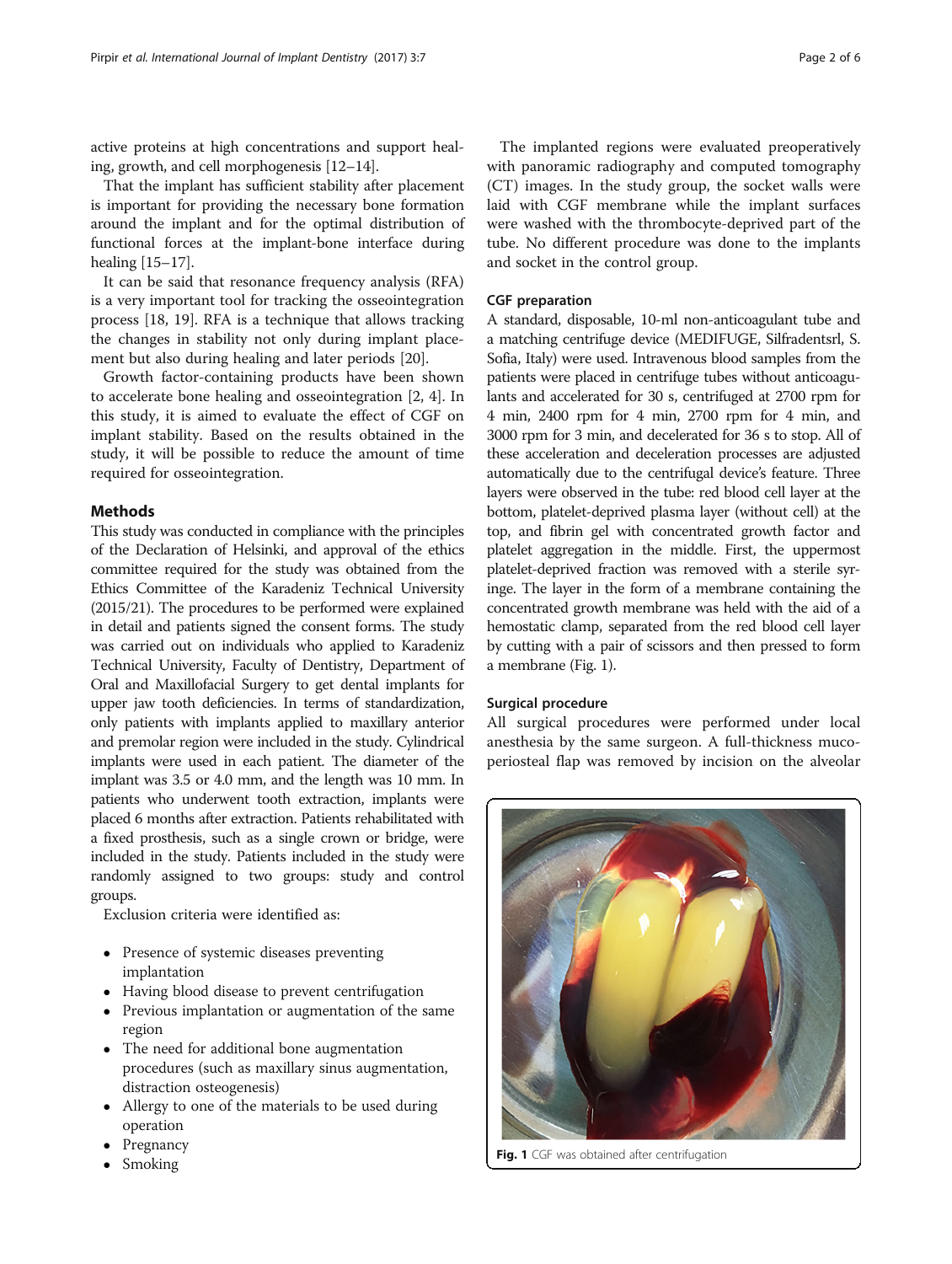crest. Implant cavities were prepared according to the surgical protocol of the Bego Semados implant system (BEGO Implant Systems GmbH & Co. KG, Bremen, Germany). The final osteotomy diameters were the same as the placed implants. In the study group, the implant cavity walls were laid with CGF membranes all around (Fig. 2). The implants in the study group were irrigated with CGF fluid on their surface and placed in the corresponding socket (Fig. 3). The implants representing the control group were placed in the corresponding socket without any additional procedure. The implant surgery was completed in one session by attaching gingival formers to the implants in both groups. Gingival formers were not covered with soft tissue and mucoperiosteal flaps were sutured with 3/0 silk suture material.

The patients were recommended to apply cold compresses after the surgery. Patients were prescribed antibiotic (amoxicillin + clavulanic acid combination 1000 mg  $2 \times 1$ ), analgesic (arveles tablet,  $25 \text{ mg } 2 \times 1$ ), and antiseptic mouthwash (0.2% chlorhexidine gluconate mouthwash,  $3 \times 1$ ) for 1 week. The patients were controlled at the 1st week, 4th week and 12th week.

#### Resonance frequency analysis measurements

The stability of implants by RFA was done using Osstell instrument (Integration Diagnostics, Goteborg, Sweden) with Smartpeg™ (Integration Diagnostics, Goteborg, Sweden), a transducer suitable for implants. The measurement result is obtained from the resonance frequency values by an arithmetic algorithm and given as the ISQ (implant stability quotient) value. At measurement time, the transducer, Smartpeg™, was placed in the region where the prosthetic part is located in the implants.

For measurements, the Osstell™ probe was approximated to the Smartpeg™ from the buccal, palatal, mesial, and distal sides. For each implant, resonance frequency





values were obtained in four different directions. The ISQ values were averaged to determine the mean ISQ value for each implant. The ISQ values of the implants were measured during the operation, at the first week and at the fourth week after the operation.

#### Statistical analysis

Independent sample  $t$  test was applied between the two groups by taking the differences between the data obtained in these periods. Two-way ANOVA and Fisher's LSD test was used for evaluating the associations among group and insertion torque.

A value of  $p < 0.05$  was considered statistically significant. All evaluations were performed with Windows SPSS (version 17.0, IBM Corp., NY, USA) software.

#### Results

The study includes 12 patients (5 males, 7 females). Patients participating in the study are between 20–68 years of age and the mean age is 44 years. A total of 40 implants were placed, 20 of these were included in the study group (50%), and the other 20 were included in the control group (50%). Twenty-one implants were placed in type 2 bone, 19 implants in type 3 bone (Table [1\)](#page-3-0). The distribution of gender, installed implant diameter, and bone quality between the control group and the experimental group did not show any statistically significant difference. No complications occurred during the postoperative period.

At the implant placement, the average torque for study group was  $31,700 \pm 2,696$  Ncm and for control group was  $30,55 \pm 2,163$  Ncm; there was no significant difference between the two groups ( $p = 0.098$ ).

The mean ISQ values measured after the placement of the implants were  $75.75 \pm 5.552$  for the control group and  $78.00 \pm 2.828$  for the study group. There was no statistically significant difference between control and study Fig. 2 CGF membrane was applied in study group implant sockets groups in terms of initial ISQ values  $(p > 0.05)$ .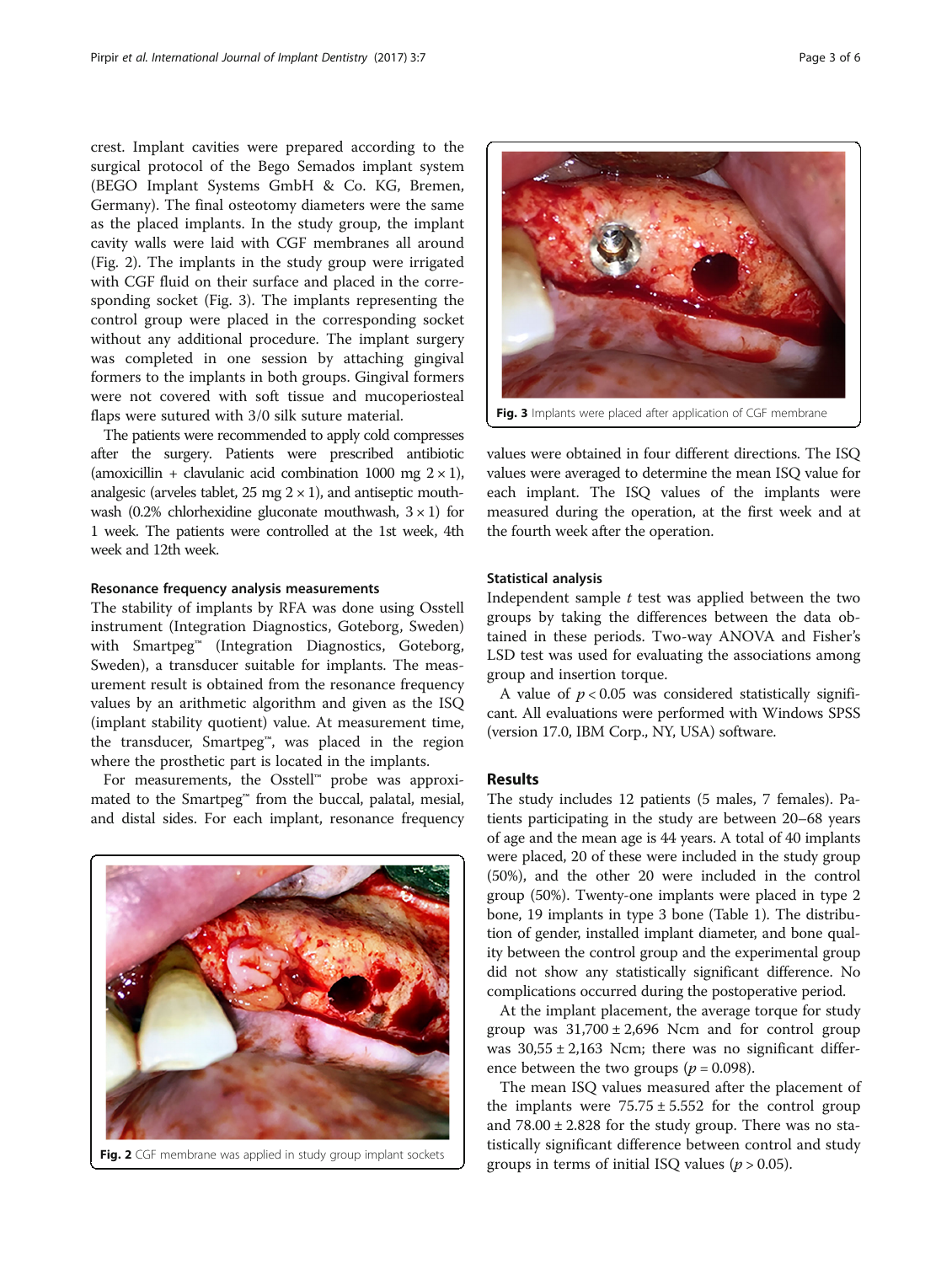<span id="page-3-0"></span>Table 1 Demographic data of patients

| Case no.       | Age | Sex | Group   | Implant number |
|----------------|-----|-----|---------|----------------|
| 1              | 20  | F   | Study   | 1              |
| 2              | 28  | Μ   | Control | 3              |
| 3              | 35  | F   | Study   | 4              |
| $\overline{4}$ | 32  | F   | Study   | 4              |
| 5              | 60  | M   | Control | 5              |
| 6              | 64  | F   | Study   | 5              |
| 7              | 52  | F   | Study   | 5              |
| 8              | 34  | M   | Study   | 1              |
| 9              | 45  | F   | Control | 3              |
| 10             | 48  | F   | Control | 2              |
| 11             | 42  | M   | Control | 3              |
| 12             | 68  | F   | Control | 4              |
|                |     |     |         |                |

The postoperative ISQ values were found to be 79.40 ± 2.604 for the study group and  $73.50 \pm 5.226$  for the control group at 1st week,  $78.60 \pm 3.136$  for the study group and  $73.45 \pm 5.680$  for the control group at 4th week (Table 2). It was determined that the differences between the groups were statistically significant  $(p < 0.05)$  and the ISQ measurements at week 1 and week 4 were notably higher in the study group (Fig. [4](#page-4-0)).

The increase and decrease rates of ISQ values between periods were evaluated by paired  $t$  test. Immediate postoperative measurements and 1st week measurements were compared. An increase of  $1.40 \pm 1.847$  was observed in the study group while there was a decrease of  $2.25 \pm 1.713$  in the control group; this difference was statistically significant  $(p < 0.001)$ . When the difference between the immediate postoperative measures and the 4th week measurements were evaluated, an increase of 0.60 ± 2.798 was observed in the study group while a decrease of  $2.30 \pm 2.774$  was observed in the control group; this difference was statistically significant ( $p = 0.002$ ). When the difference between the measurements of the control group and the study group at 1st week and 4th week was evaluated, a decrease of 0.05 ± 1.572 was observed in the control group while a decrease of  $0.80 \pm 2.215$  was observed in the study group; this difference was not statistically significant ( $p = 0.224$ ) (Table [3](#page-4-0)).

#### **Discussion**

Implant stability is one of the important parameters that assess the loading time and dental implant success. Investigators have recommended that implants with ISQ

Table 2 Mean ISQ values in the study and control groups

|           | Control group   | Study group       |
|-----------|-----------------|-------------------|
| Immediate | $75.75 + 5.552$ | $78.00 \pm 2.828$ |
| 1st week  | $73.50 + 5.226$ | $79.40 + 2.604$   |
| 4th week  | $73.45 + 5.680$ | $78.60 \pm 3.136$ |

< 49 measured when placed should not be loaded during the 3-month healing period; implants with  $ISQ \geq 54$  may be loaded. It is emphasized that implants with low primer stabilization value should be waited to reach a stabilization value adequate for prosthetic loading and that they must be protected against mechanical trauma and infection during this time [[21](#page-5-0)].

In some studies, there is a meaningful reduction in ISQ values measured sometime after the placement of implants [[22](#page-5-0)–[24](#page-5-0)]. Huwiler et al. [[24](#page-5-0)] have indicated that this reduction occurs during 2nd–4th week period while Monov et al. [[23\]](#page-5-0) have stated that it occurs as early as 4 days after the operation. In this study also, a decrease in the 1st week ISQ values was observed in the control group. Investigators have suggested that this decrease in stability values and subsequent increase are due to remodeling occurring during bone healing [\[22](#page-5-0)–[24\]](#page-5-0). In the implants in the study group, an increase or stability was observed. A statistically significant difference was found between the study and control groups in each period of analysis. This suggests that CGF administration affects the implant primer stability by accelerating the osseointegration process.

Growth factors indicate that they accelerate tissue healing when they function effectively. Studies in the literature have reported that thrombocytes secrete growth factors from α-granules and that these releasing growth factors promote collagen synthesis. Increased collagen synthesis is thought to play a role in increasing soft tissue resistance and in the initiation of callus formation in bone tissue [[14, 25](#page-5-0)–[27](#page-5-0)].

Thrombocytes (platelets) also coexist with other thrombocytes, allowing the fibrin network to remain stable [[28](#page-5-0)]. Within this stable, fibrin clot formation are chemical attractants in surrounding cells such as cell adhesion proteins, thrombocytes, and plasma growth factor; some of these mitogens are related to direct osteogenic cell function [\[29\]](#page-5-0).

Introduced in 1998 by Marx, PRP is used in oral and maxillofacial surgeries to speed up the recovery of grafts in bone-grafted areas [\[14](#page-5-0), [26](#page-5-0)–[30\]](#page-5-0). Although many studies have shown that platelet-rich plasma affects bone healing positively, the results of some other studies suggest otherwise [\[31, 32\]](#page-5-0).

In recent years, the platelet-rich fibrin (PRF) was described by Choukroun as a second-generation platelet concentrate [[33](#page-5-0)]. PRF is defined as leukocyte and plateletrich fibrin biomaterial. PRF is used to accelerate healing in maxillary sinus augmentation, socket healing after tooth extraction, filling of the cyst cavity, treatment of furcation defects in periodontology, and soft tissue injuries [[34](#page-5-0)].

The positive effects of blood products on healing have also triggered the development of products in different concentrations. One of these products, the concentrated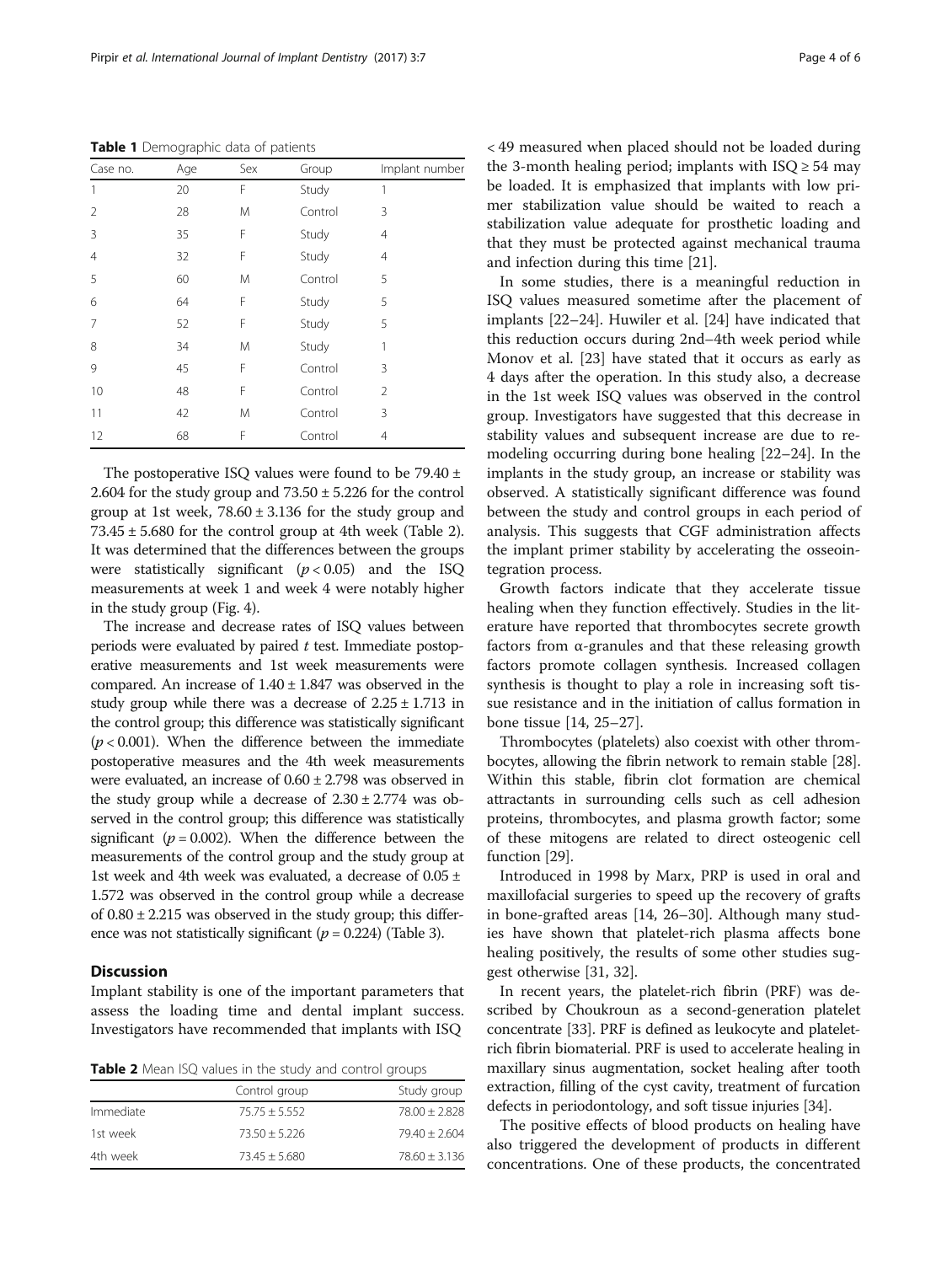<span id="page-4-0"></span>

growth factor (CGF), was defined by Sacco in 2006 [\[35](#page-5-0)]. CGF also has its own centrifugal technique in a manner similar to PRF. A longer and denser fibrin matrix with higher growth factor content was obtained by the different centrifugation technique [\[35\]](#page-5-0).

Regional CGF administration increases FGF-β or VEGF release, which plays an active role in angiogenesis, as well as enhancing neutrophil migration by performing integrin release. It has also been shown that CGF contains such growth factors and CD34-positive cells [\[35](#page-5-0)]. It has been reported that CD34-positive cells in the cells also provide angiogenesis, neovascularization, and vascular continuity [[36, 37\]](#page-5-0).

In an animal study, CGF, PRF, and PRP were placed separately in the defects formed in the rabbit skull in the study group; the defects were left empty in the control group. Histomorphometric analysis revealed statistically significant differences between control and study groups in the growth of new bone formation at 6 and 12 weeks. In the study group, the greatest bone formation was observed in the CGF-treated group but this difference was not statistically significant [[38\]](#page-5-0). In a study by Takeda et al. performed on rats, it was observed that cell proliferation and osteoblastic differentiation in the cell culture from the CGF-treated group was significantly higher than in the other groups [\[39](#page-5-0)].

In a study by Monov et al. using PRP around the implant, a higher stability value was obtained in the study group during the early recovery period (6 weeks) although difference between the groups was not statistically significant [\[23](#page-5-0)]. Kim et al. reported in a study that

Table 3 Mean ISQ value changes between study and control groups

|                    | Control group   | Study group       |
|--------------------|-----------------|-------------------|
| Immediate-1st week | $-2.25 + 1.713$ | $1.40 + 1.847$    |
| Immediate-4th week | $-2.30 + 2.774$ | $0.60 + 2.798$    |
| 1st Week-4th week  | $-0.05 + 1.572$ | $-0.80 \pm 2.215$ |

there was a statistically significant increase in boneimplant contact with PRP administration in the vicinity of the implant [\[40\]](#page-5-0).

Based on all these results, it can be said that CGF and PRF accelerated the implant osseointegration process and affected the stabilization values positively. It has been reported that CGF contains more growth factors than other platelet preparations [\[35\]](#page-5-0). It was observed in our study that CGF has favorable effects on implant healing period. There is no publication on the effect of CGF on the stability of dental implants during healing period. For this reason, we investigated the effect of CGF on the stability of dental implants in our study.

#### Conclusions

Considering this data, it appears that application of CGF enhanced stability of implants and accelerated osseointegration in the early period. CGF has positive effects on the ISQ value at the first week and fourth week. Further laboratory studies are needed to demonstrate the positive effects of blood products on the osseointegration process at the histopathological level.

#### Abbreviations

BMP: Bone morphogenetic protein; CGF: Concentrated growth factor; CT: Computed tomography; IGF: Insulin-like growth factor; PDGF: Platelet-derived growth factor; PRF: Platelet-rich fibrin; PRP: Platelet-rich plasma; RFA: Resonance frequency analysis; TGF-β1: Transforming growth factor-β1; TGF-β2: Transforming growth factor-β2; VEGF: Vascular endothelial growth factor

#### Funding

The authors declare no funds for the research.

#### Authors' contributions

CP, OY, CC, and EB designed the study, performed the experiments, and wrote the manuscript. CP, OY, and CC collected the data in this study. EB analyzed the date statistically. All authors read and approved the final version of the manuscript

#### Competing interests

Cagasan Pirpir, Onur Yilmaz, Celal Candarli and Emre Balaban declare that they have no competing interests.